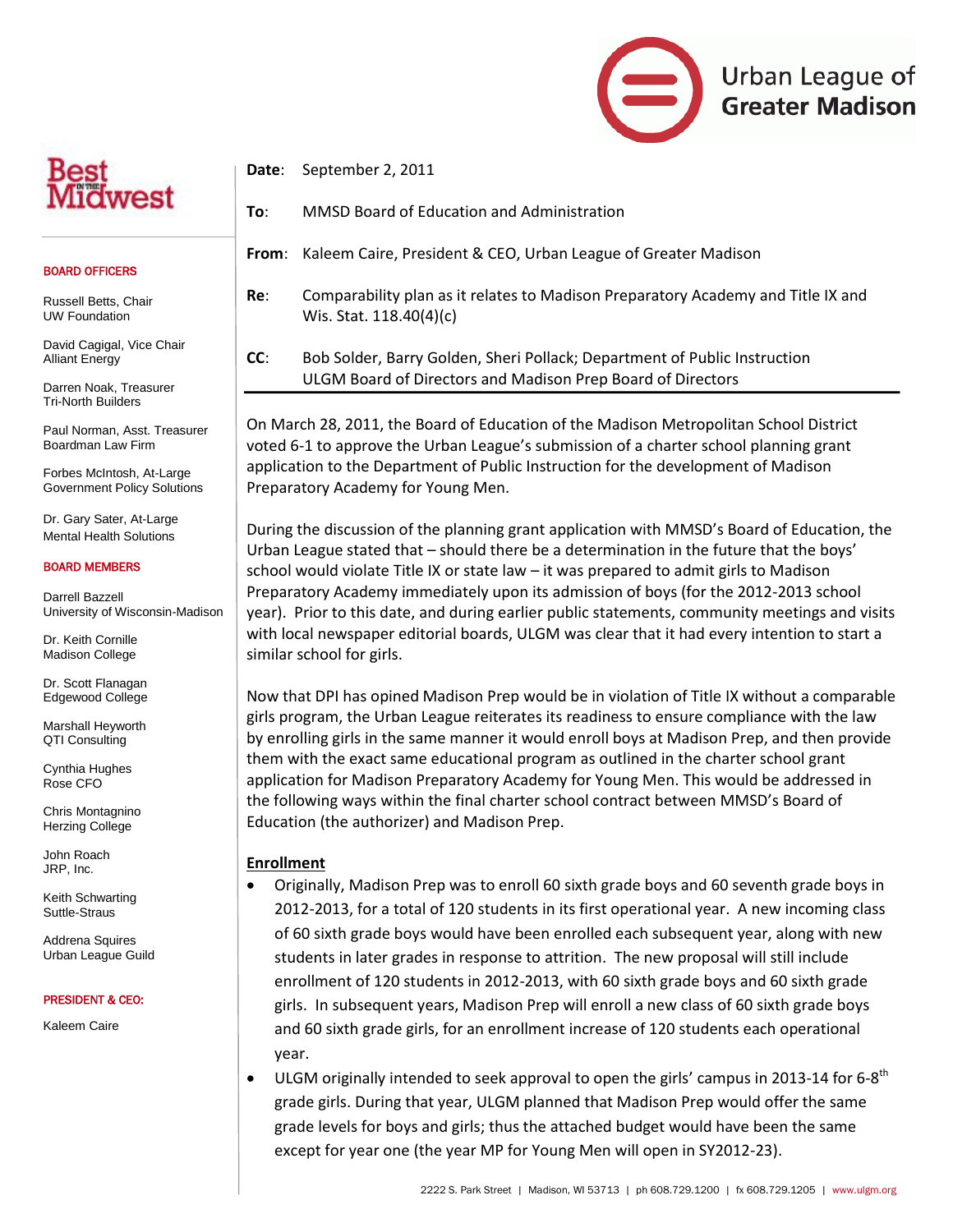## **Need**

While the first and original Madison Prep proposal focused on boys, there are clear needs for a girl's school as well.

## **High School Graduation**

In 2009, just 65% of African American and 72% of Hispanic girls enrolled in the Madison Metropolitan School District graduated from high school compared to 92% of White and 94% of Asian girls.

### **Academic Achievement**

In 2010, just 51% of African American, 53% of Latino and 65% of Asian female  $10^{th}$  graders were reading at proficient or advanced levels compared to 91% of White female  $10^{th}$  graders.

## **College Preparation**

Just 44% of African American and 54% of Latino girls in 9<sup>th</sup> grade who completed Algebra earned a grade of C or better, compared to 76% of White and 82% of Asian girls. Too few young women are on track for high school success and college admissions.

## **Suspensions**

Next to African American males, African American females had the second greatest number of school suspensions in the Madison Metropolitan School District. In 2010, 72% of all school suspensions where levied against African American students (2,754 of a total 3,828 suspensions) while together they made up just 24% of the total student population. African American males had the highest number of suspensions (1,834) followed by African American females (920), white males (512), and Latino males (210).

### **Department of Public Instruction**

In our meeting with the Department of Public Instruction on Thursday, August 25, 2011, which was attended by MMSD, DPI and Urban League leadership, DPI's leadership shared their interpretation of state law and Title IX regulations and made it clear that they desired to see two courses of action:

- 1. That a similar school/campus for girls be started at the same time as Madison Prep would start, or
- 2. That MMSD would provide a comparable education program for girls (which is a possibility that was proposed by MMSD's legal counsel during the meeting); and
- 3. That the charter school contract presented to MMSD's Board of Education in November 2011 make clear which one of the comparability options above will be used to ensure compliance with state law and Title IX regulations.

The enrollment plan outlined in this memo would satisfy comparability option number one.

# **Budget**

• See attached Draft Budget 1.3 (dated September 1, 2011). There are no changes to budget projections for SY2012-13 under our comparability plan. However, due to increased enrollment projections of 60 additional students per year, there are budget modifications for years two through five of the projected five year contract.